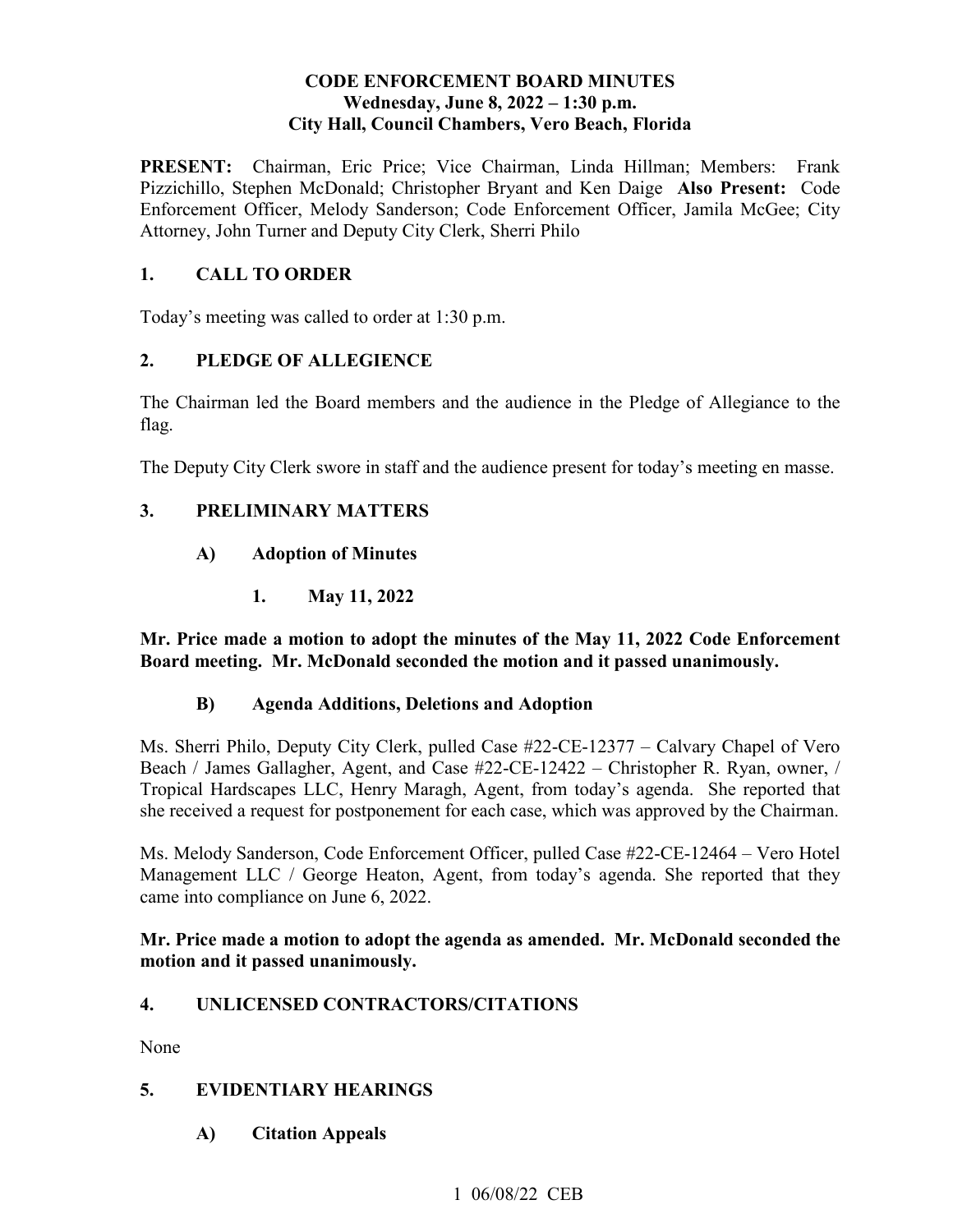None

### **B) Non-Compliance / Compliance Reports**

## **1. Request for Board Order**

\*Please note that all exhibits submitted into evidence for today's hearings are on file in the City Clerk's office.

> Cove Lane community – Code Section 73.28 **a. CASE #21-CE-12046 / 3357M VIOLATOR:** Riomar Cove Homeowners Association Inc. / Robert Lewis, Agent **VIOLATION:** Failure to maintain stormwater management structures and stormwater mitigation measures in the River **VIOLATION ADDRESS:** Riomar Cove Lane, Vero Beach, Florida 32963 **(Failure to comply)(Paid civil penalty and costs)**

 property posting. She then called Ms. Danessa Chambers as a witness to explain to the Ms. Sanderson reported that service of the citation was provided by certified mail and Board what is going on with this property.

 provided retention between all the properties and along the rear of the properties for November 8, 2021. At that meeting staff asked for a timeline on what they felt would be reasonable to either maintain the facilities or submit a plan to modify the drainage system. they reached out to staff and met them on May 13, 2022, and walked the site with them. they reached out to staff and met them on May 13, 2022, and walked the site with them. They understood what the issues were and have elected to move forward maintaining to the original design. She said there are some challenges because people have constructed improvements so they are going to have to make some minor modifications, which staff is not opposed to allowing them time to complete this. Mrs. Danessa Chambers, Assistance City Engineer for the City of Vero Beach Public Works Department, who has been sworn in, showed on the screen the site plan for the Riomar Cove Subdivision (on file in the City Clerk's office). She reported that the original drainage stormwater. She reported that this is both for flood protection and for treatment before it discharges into the Lagoon because this neighborhood has a direct outfall from their system to one of the canals. The City received some site plans for new developments because the about half of the lots had been developed and half of the lots had remained vacant. When the City received the site plans for the vacant properties they realized that the grades in the surveys did not match the intended design of the drainage system. Upon further review staff noticed there were structures that were damaged and properties that were developed had fully filled in their swales. Code Enforcement was then contacted and they reached out to the Home Owner's Association (HOA) because it is ultimately the HOA's responsibility to maintain the drainage facility for the neighborhood. The citation was issued on October 19, 2021, and staff met with the HOA Representative and the Engineering Consultant on Staff did not hear back from them until January 7, 2021 and were given a timeline. They elected to maintain the system to the original condition and requested 60 to 90 days. Staff allowed 90-days, but no action was ever taken. Once they received the Notice of Hearing approved as long as for the most part it meets the original intent of the design. She said staff

Mr. Daige asked Ms. Chambers what she felt would be a reasonable timeframe to comply.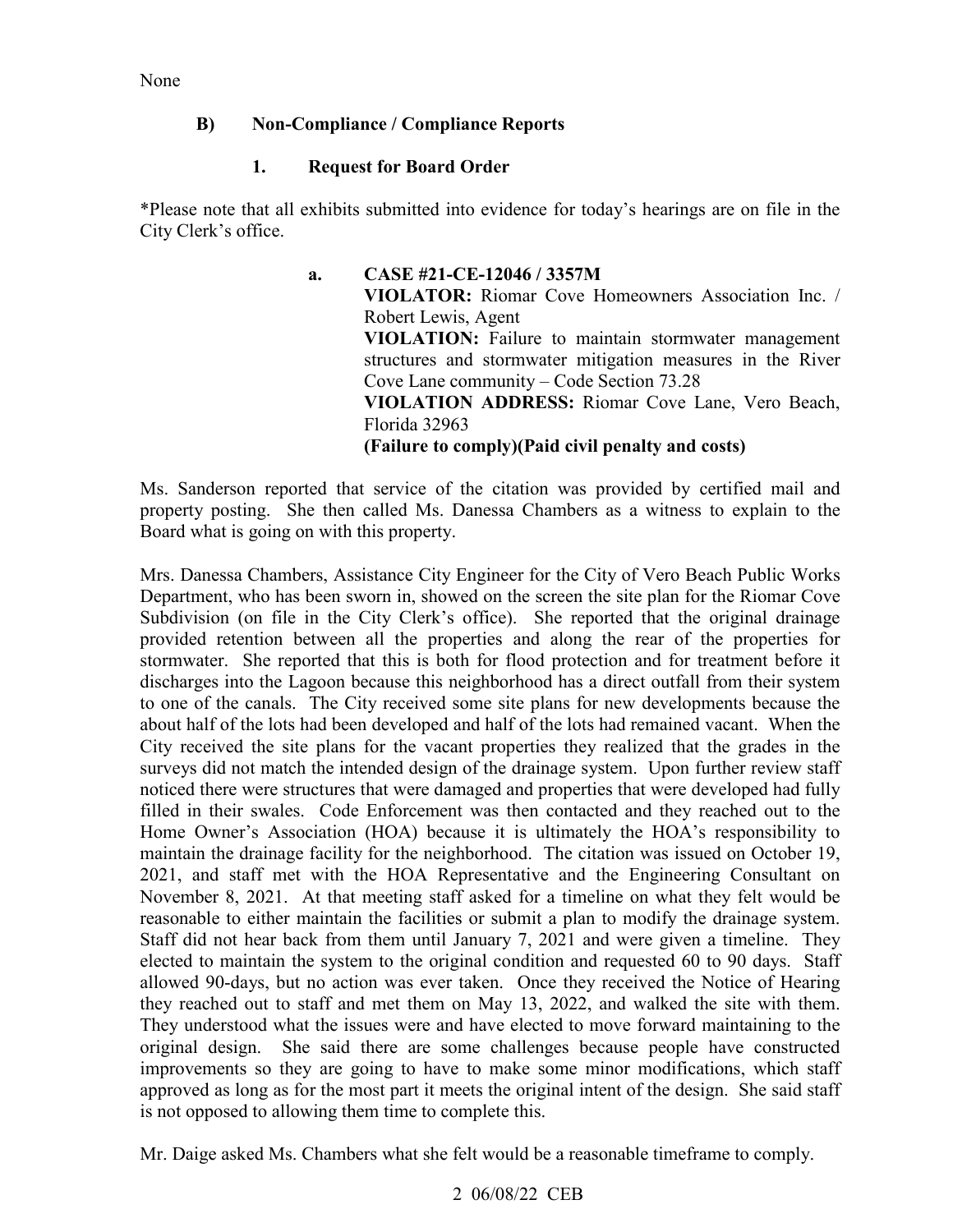Mrs. Chambers answered about six (6) months.

Mr. Daige asked were the swales filled in by the property owners.

Mrs. Chambers said that is her understanding.

Mr. Daige asked how many canals does this drain into and what is the final canal that it drains into.

 the water, there are swales that hold water, and there is a retention area that has a controlled Mrs. Chambers said it ultimately drains into the Lagoon. She said some of the homes are on structure that controls the discharges.

Mr. Ryan McLean, of MBV Engineering, said that he is present today representing Mr. Robert Lewis, President of the HOA. He said that Mr. Lewis did give him Power of Attorney to speak on this matter. He handed to the Board their Action Development Update (Exhibit A).

Mr. John Turner, City Attorney, asked what is your connection with the HOA.

Mr. McLean said that he is the Project Manager of MBV Engineering. The HOA brought them in as part of a joint agreement with the home developer to walk them through this issue.

Mr. Turner asked who is Robert J. Lewis.

Mr. McLean said he is the President of the HOA.

Mr. Turner asked who is Yane Zana.

Mr. McLean said he is the President of Coastmark Construction.

Mr. Turner said that he would like to have a representative of the HOA or their attorney present along with Mr. McLean. He said it sounds like they have been given about seven (7) months to address this problem and there could be penalties assessed by the Board and he didn't want them to feel that they should have had their attorney present. He felt uncomfortable proceeding in the event that there could be some sanctions imposed.

 Mr. McLean said that he was asked to present an update to the Board. He said that Mr. Zana was supposed to present this information to the Board, but he was called away. He asked that the Board look at the information that was provided.

 see progress made as soon as possible. He asked Mrs. Chambers if she had any objections on continuing this case to the next Code Enforcement Board meeting and overseeing if they are Mr. Turner said his recommendation to the Board would be that this case be continued and placed on the next Code Enforcement Board agenda. He told Mr. McLean that his client should be advised that they are facing some significant penalties and that the Board wants to making any progress.

Mrs. Chambers had no objections.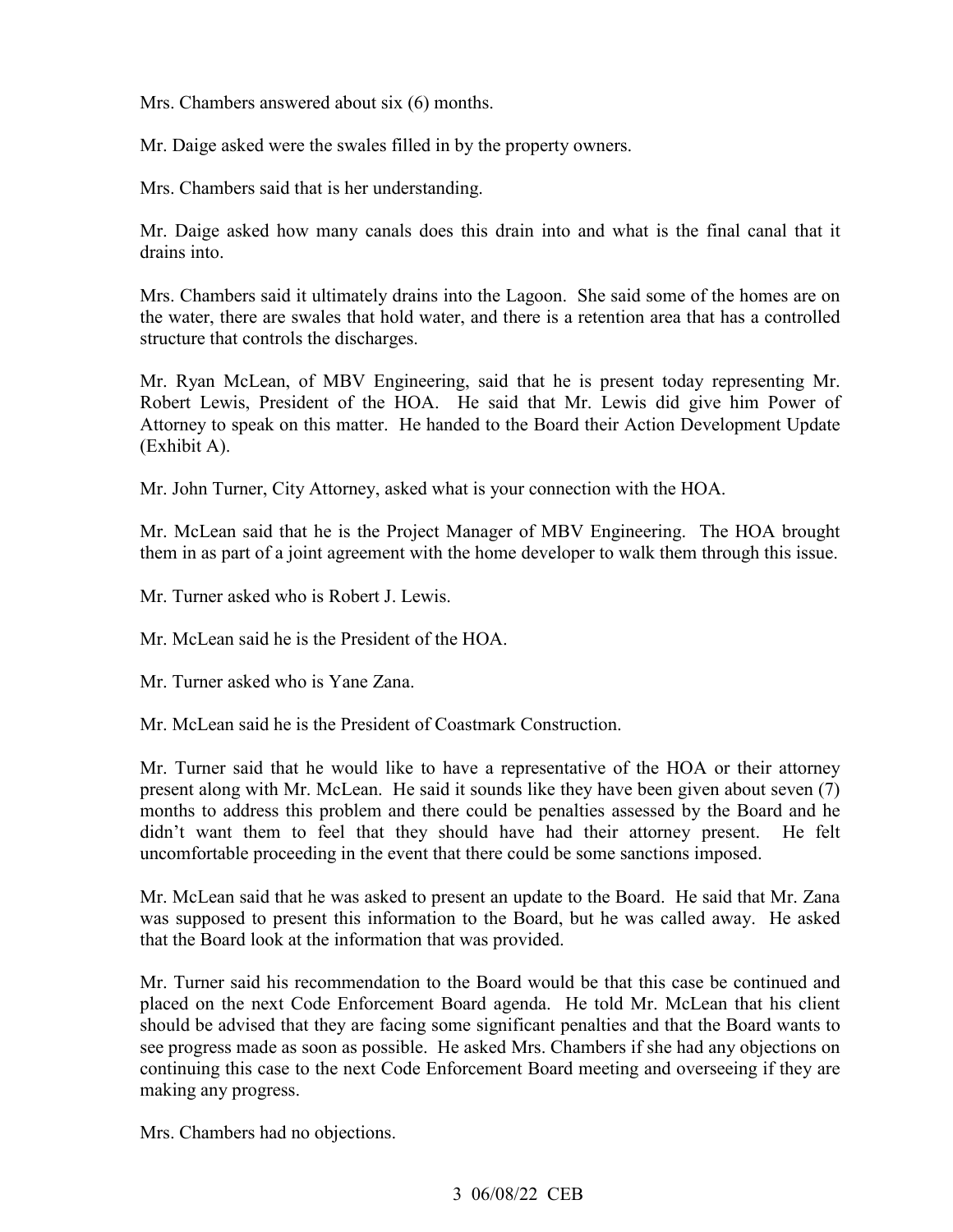**Enforcement Board meeting. Mr. Pizzichillo seconded the motion and it passed Mr. McDonald made a motion that the Board continues this case to the July Code unanimously.** 

> the required front yard and right-of-way encroachment – Code **b. CASE #22-CE-12166 / 3414M VIOLATOR:** Hugo Alexander and Megan Rassveldt **VIOLATION:** Land development Code violation **/** Parking in Section 60-21 (b)(7); 74-82 (d); 71.03 **VIOLATION ADDRESS:** 550 Holly Road, Vero Beach, Florida 32963 **(Failure to pay \$50.00 civil penalty)**

 Ms. Sanderson said that she meant to pull this case from today's agenda. They are in compliance and the civil penalty has been paid.

> **VIOLATION ADDRESS:** 1435 35th Avenue, Vero Beach, **c. CASE #22-CE-12324 / 0470J VIOLATOR:** Lisa Griffin **VIOLATION:** Private wastewater disposal system violation – Code Section  $78-83$  (a)(4) Florida 32960 **(Failure to pay \$50.00 civil penalty)**

Ms. McGee reported that the property is in compliance, but the civil penalty has not been paid.

Ms. Lisa Griffin, property owner, who has been sworn in, apologized to the Board. She said that she would pay the civil penalty today.

**Mr. Price moved that the Board finds that there was a violation, that the violation has been corrected and that the Board issues a Board order to pay the initial civil penalty of \$50.00. Mr. McDonald seconded the motion and it passed unanimously.** 

> **VIOLATION ADDRESS:** 1621 Ocean Drive, Vero Beach, **d. CASE #22-CE-12366 / 0469J VIOLATOR:** Liljana Rudaj and Petrit Stolaj / Stroju, LLC **VIOLATION:** Containerized collection – Code Section 66-11  $(5)(a)(6)(a)$ Florida 32963 **(Failure to comply)**

compliance. Ms. McGee reported that the civil penalty has been paid and the property is not in

Ms. Lilijana Rudaj, violator, who has been sworn in, approached the dais.

Mr. Pizzichillo asked why wasn't this taken care of when she was initially notified.

 Ms. Rudaj said her employee was called and told that the dumpster needed to be closer to the building, however her employee did not let her know. When she was notified by the Code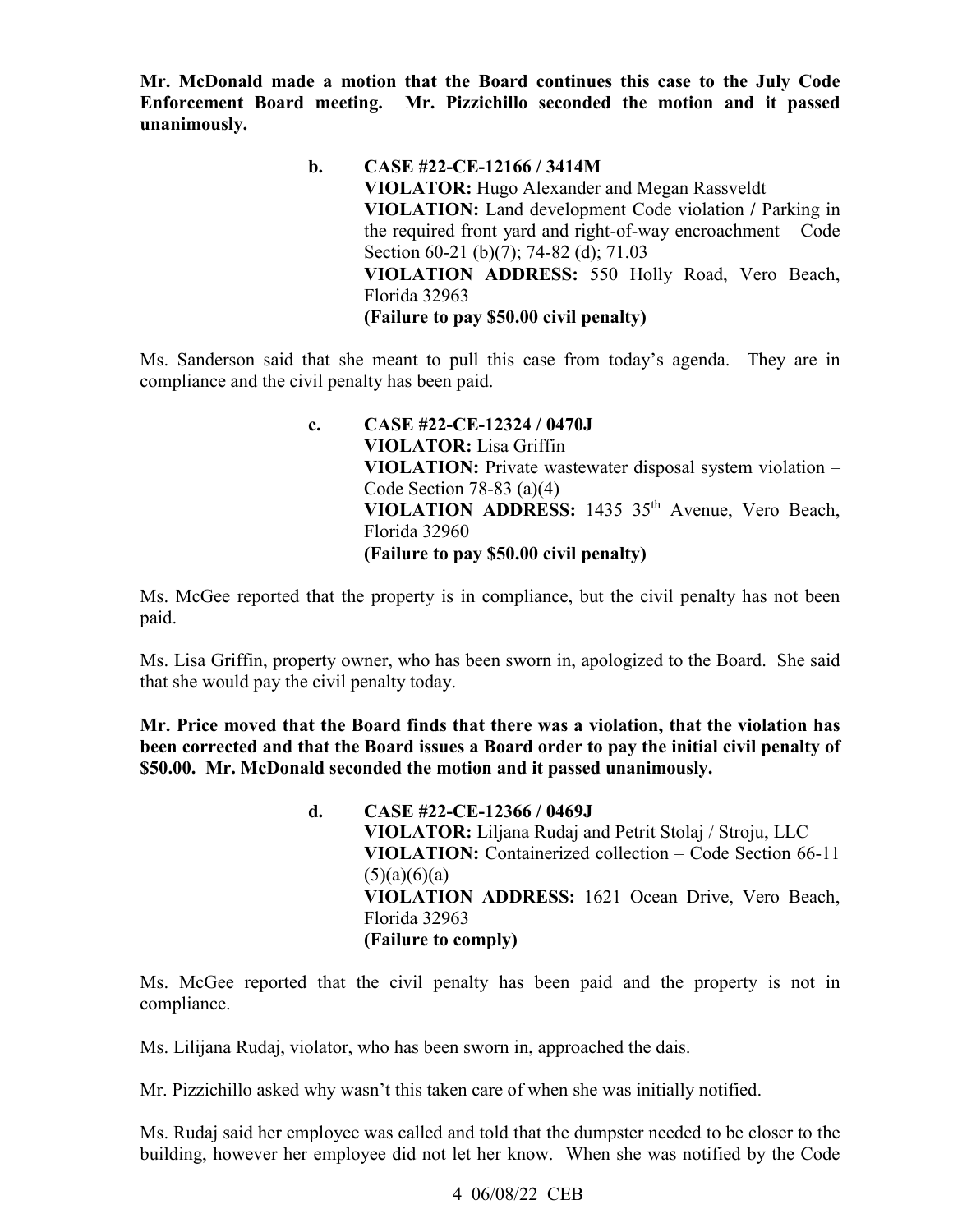the dumpster it was left by the road. She said that she paid the civil penalty when she Enforcement Officer she said that she would take care of it. Then when they came to empty received the citation. She reported that she did hire a company on May 27, 2022, and is waiting for staff approval. She reported that she called the City yesterday and was told that it was still under review.

 **Mr. Price moved that the Board finds that there is a violation, that the violation continues, and that the Board issues a Board order to correct the violation within 60 days from the date of the Board order or continuing civil penalties in the amount of \$50.00 per day shall commence on the original compliance date of May 3, 2022, until corrected and that the initial civil penalty has been paid. Mr. Daige seconded the motion and it passed unanimously.** 

**e. CASE #22-CE-12377 / 0466J** 

 **VIOLATION:** Use for parking without permits – Code **VIOLATION ADDRESS:** 1018 18th Street, Vero Beach,  **(Failure to comply; Failure to pay \$50.00 civil penalty) VIOLATOR:** Calvary Chapel of Vero Beach / James Gallagher, Agent Section 60.21 Florida 32960

This item was pulled from today's agenda.

**f. CASE #22-CE-12386 / 3329M VIOLATOR:** P. Scott McCracken **VIOLATION:** Public nuisance / Property is vacant and unsecured – Code Section 38-31 (8) **VIOLATION ADDRESS:** 2716 Laurel Drive, Vero Beach, Florida 32960 **(Failure to pay \$50.00 civil penalty)** 

 reported that service of the citation was provided by property posting. The property came Ms. Sanderson submitted into evidence photographs of the property (Exhibit A). She into compliance on April 28, 2022, and the civil penalty has not been paid. She asked that the Board finds that there was a violation, that the violation has been corrected and that the Board issues a Board order to pay the initial civil penalty of \$50.00, along with enforcement costs of \$39.06.

 **Mr. Price moved that the Board finds that there was a violation, that the violation has been corrected, and that the Board issues a Board order to pay the initial civil penalty of \$50.00, along with the cost of enforcement of \$39.06. Mr. Daige seconded the motion and it passed unanimously.** 

> **g. CASE #22-E-12417 / 3338M VIOLATOR:** P. Scott McCracken **VIOLATION:** Maintenance of historic site – Code Section 76.41 (b) **VIOLATION ADDRESS:** 2716 Laurel Drive, Vero Beach, Florida 32960 **(Failure to pay \$50.00 civil penalty)**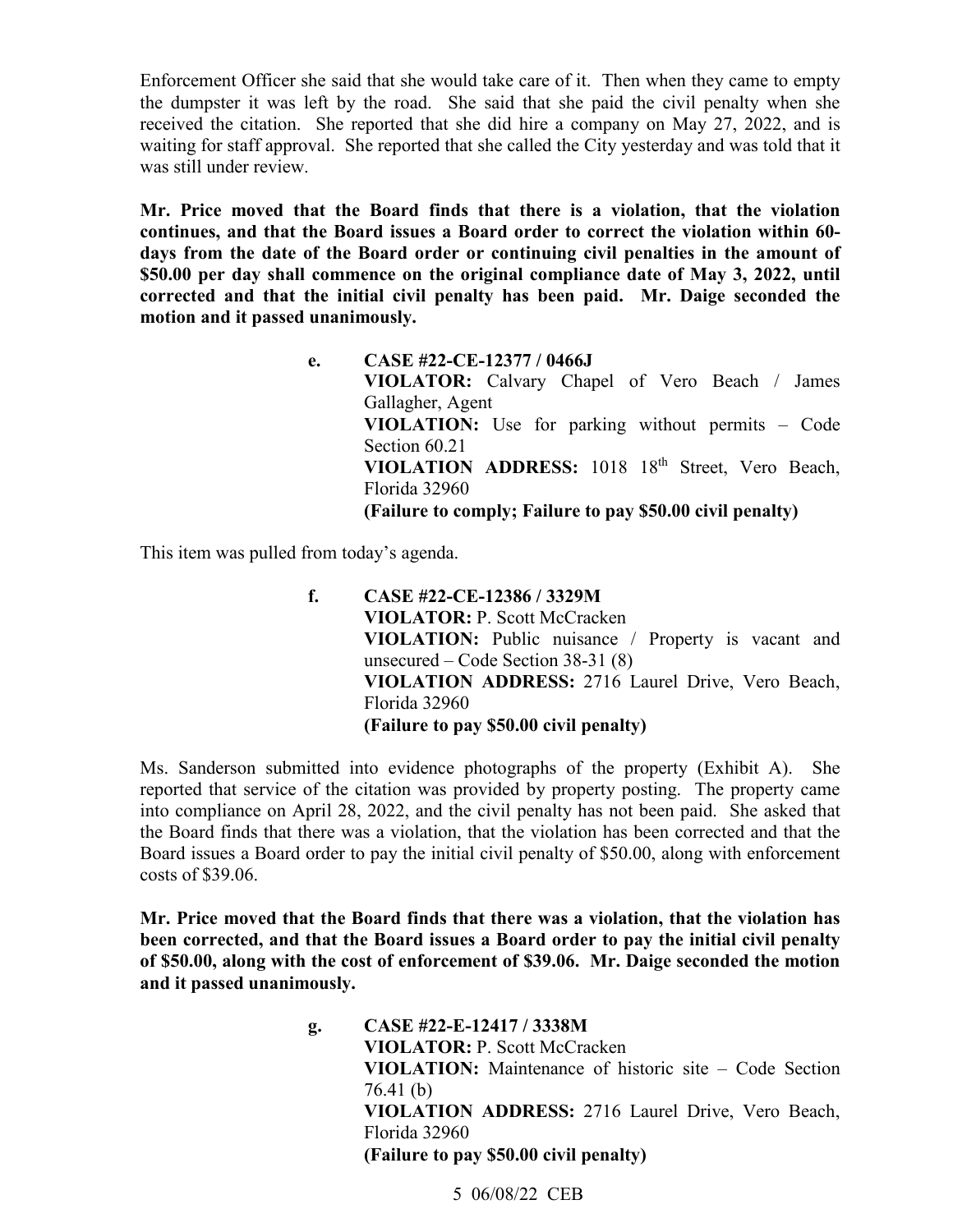She asked that the Board finds that there was a violation, that the violation has been corrected Ms. Sanderson reported that service of the citation was provided by property posting. The property came into compliance on April 28, 2022, and the civil penalty has not been paid. and that the Board issues a Board order to pay the initial civil penalty of \$50.00.

 (Exhibit A). He asked is that the current condition of the house. Mr. Daige referred to the photographs that was provided to the Board on the previous case

Ms. Sanderson said that was the condition of the property when it was cited.

Mr. Daige asked about the permit.

 not been made. She explained that the Planning Director determined that the property was in compliance by obtaining the permit and boarding up the structure. Ms. Sanderson reported that the permit was issued on April 27, 2022, and inspections have

Mr. Daige questioned the green stuff on the roof of the home that is shown in one of the photographs.

Ms. Sanderson reported that was some type of vegetation, which has been removed.

Mr. Daige asked what was the permit issued for.

 Ms. Sanderson said the permit was for interior alterations, plumbing, and electrical. She then submitted into evidence a permit report on the property (Exhibit B).

Mr. Pizzichillo said that he understands that the property is in compliance. However, it is a historical site. He asked does the City have any Ordinances where historic sites have to be maintained.

 *shall not permit the subject historic property to fall into a state of disrepair that may result in*  Ms. Sanderson read into the record, Code Section 76.41 (b), *"The owner of a historic site the deterioration of exterior appurtenances or architectural features. If the HPC* (Historic Preservation Commission) *or authorized City official determines that the designated historic site is endangered by lack of maintenance or repair, it shall notify the planning director, so that the City may see correction of such deficiencies pursuant to section 76.57."* 

 **Mr. Price moved that the Board finds that there was a violation, that the violation has been corrected, and that the Board issues a Board order to pay the initial civil penalty of \$50.00. Mr. McDonald seconded the motion and it passed unanimously.** 

> **h. CASE #22-CE-12399 / 3331M VIOLATOR:** Shannon Arguson (tenant) and Dolphin Property Holdings LLC / Michael Buza, Agent (owner) **VIOLATION:** Cats at large – Code Section 14-1 **VIOLATION ADDRESS:** 2450 Cortez Avenue, Vero Beach, Florida 32960 **(Failure to pay \$50.00 civil penalty)**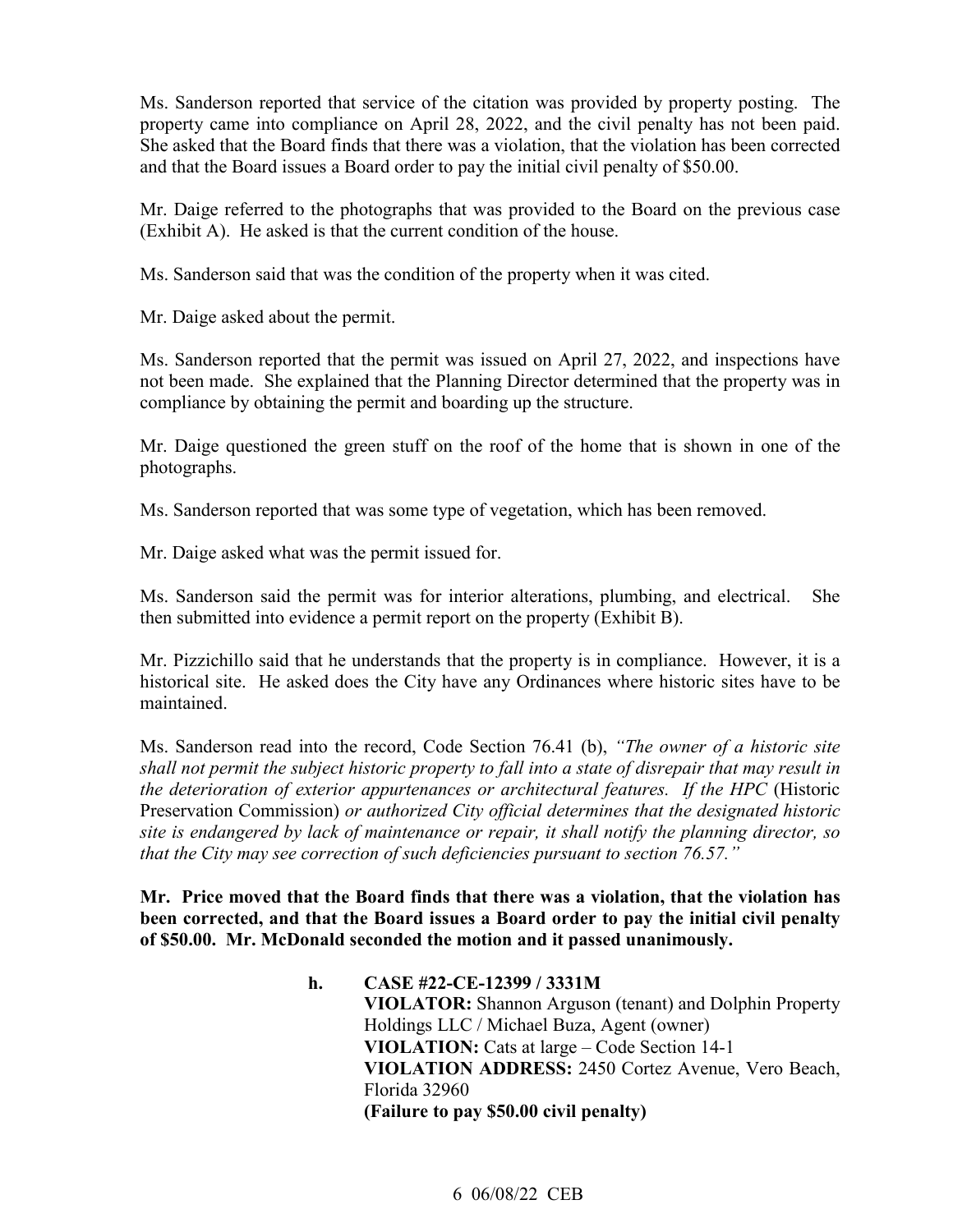the certified mail came back unclaimed. She then called Animal Control Officer Lee as a Ms. Sanderson reported that service of the citation was provided by property posting when witness.

The Deputy City Clerk swore in Mr. Scott Lee.

Ms. Sanderson asked how long have you been the Animal Control Officer.

Mr. Scott Lee, Animal Control Officer, who has been sworn in, said that he is going on his fourth year as the Animal Control Officer.

Ms. Sanderson asked are you familiar with the address of 2450 Cortez Avenue.

Officer Lee answered yes.

Ms. Sanderson asked have you been called to that property.

the cats. Officer Lee said it was the neighbors of 2450 Cortez Avenue who were complaining about

Ms. Sanderson asked what was their complaint.

 Officer Lee said that they let their cats outside all day. The outside cats were making a lot of noise and they have had to replace some screens in their home. He said they are an elderly couple and it is becoming a nuisance to them.

Ms. Sanderson asked when was the first time that you were called out to the property.

Officer Lee answered on December 6, 2021.

Ms. Sanderson asked how many times have you been called out to the property for animals at large.

 has caught the same cat three (3) times. He does take the cats to the Humane Society and the Humane Society then calls the owner to pick them up. He said that there are three (3) cats on this property, which he has captured all three (3) cats two (2) or three (3) times. He said that Officer Lee answered eight (8). He explained that what he does is he traps the cats and he he has spoken with the violator and explained to her that the City does have an Ordinance and she cannot have the cats running loose.

 Ms. Sanderson asked Officer Lee to read into the record what at large means under the definition of Code Section 14.1.

 Officer Lee read into the record, Code Section 14.1, *"At large means off the premises of the species Felis catus or Felis domestica."* He explained that you can have your cat in your yard, but once the cat is off your yard then it is a violation of the City's Ordinance. *owner and not under the immediate control of the owner by a leash not longer than eight (8) feet in length or, in the case of a dog, in an open car or truck by a leash not longer than four (4) feet in length securely fastened to the vehicle. Cat means any member of the animal*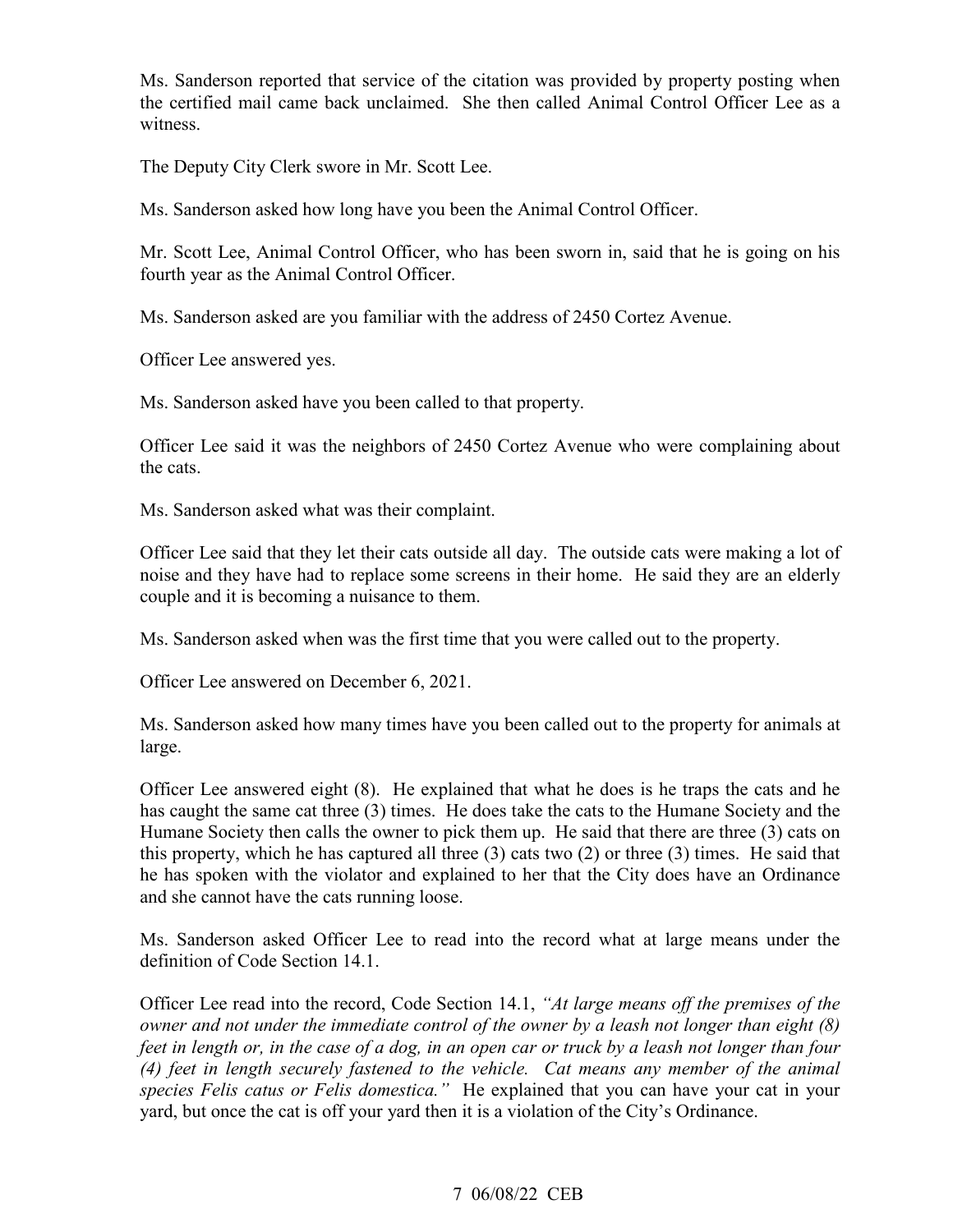Ms. Sanderson asked that the Board finds that there was a violation, that the violation has been corrected, and that the Board issues a Board order to pay the initial civil penalty of \$50.00, along with enforcement costs of \$57.65. She submitted into the record a copy of Officer Lee's Calls for Service (Exhibit A) and a note from the owner of the cats that was given to the neighbor who has been complaining (Exhibit B).

 **Mr. Price moved that the Board finds that there was a violation, that the violation has of \$50.00, plus \$57.65 in costs. Mr. McDonald seconded the motion and it passed been corrected, and that the Board issues a Board order to pay the initial civil penalty unanimously.** 

> **i. CASE #22-CE-12407 / 3332M VIOLATOR:** Shannon Arguson (tenant) and Dolphin Property Holdings LLC / Michael Buza, Agent (owner) **VIOLATION:** Cats at large – Code Section 14-1 **VIOLATION ADDRESS:** 2450 Cortez Avenue, Vero Beach, Florida 32960 **(Failure to pay \$50.00 civil penalty)**

 Ms. Sanderson reported that service of the citation was provided by certified mail, which was been corrected, and that the Board issues a Board order to pay the initial civil penalty of unclaimed, so the property was then posted. The civil penalty in the amount of \$50.00 has not been paid. She asked that the Board finds that there was a violation, that the violation has \$50.00.

 **Mr. Price moved that the Board finds that there was a violation, that the violation has been corrected, and that the Board issues a Board order to pay the initial civil penalty of \$50.00. Mr. McDonald seconded the motion and it passed unanimously.** 

> **(Failure to comply; Failure to pay \$50.00 civil penalty) j. CASE #22-CE-12441 / 3350M VIOLATOR:** Lois Hamblet **VIOLATION:** Land development code violation – Driveway installed without approval from the Vero Beach Planning Department **VIOLATION ADDRESS:** 2020 Cortez Avenue, Vero Beach Florida 32960

 the initial civil penalty. Ms. Sanderson submitted photographs of the property into the record (Exhibit A). She reported that service of the citation was provided by property posting. The civil penalty has not been paid. She asked that the Board finds that there is a violation, that the violation continues, and that the Board issues a Board order to correct the violation within 60-days from the date of the Board order or continuing civil penalties in the amount of \$50.00 per day shall commence on the original compliance date of May 12, 2022, until corrected and to pay

Mr. Bryant suggested that they allow 90-days to comply because it takes about three (3) months for anyone to get concrete delivered.

 **Mr. Price moved that the Board finds there is a violation, that the violation continues, that the Board issues a Board order to correct the violation within 90-days from the**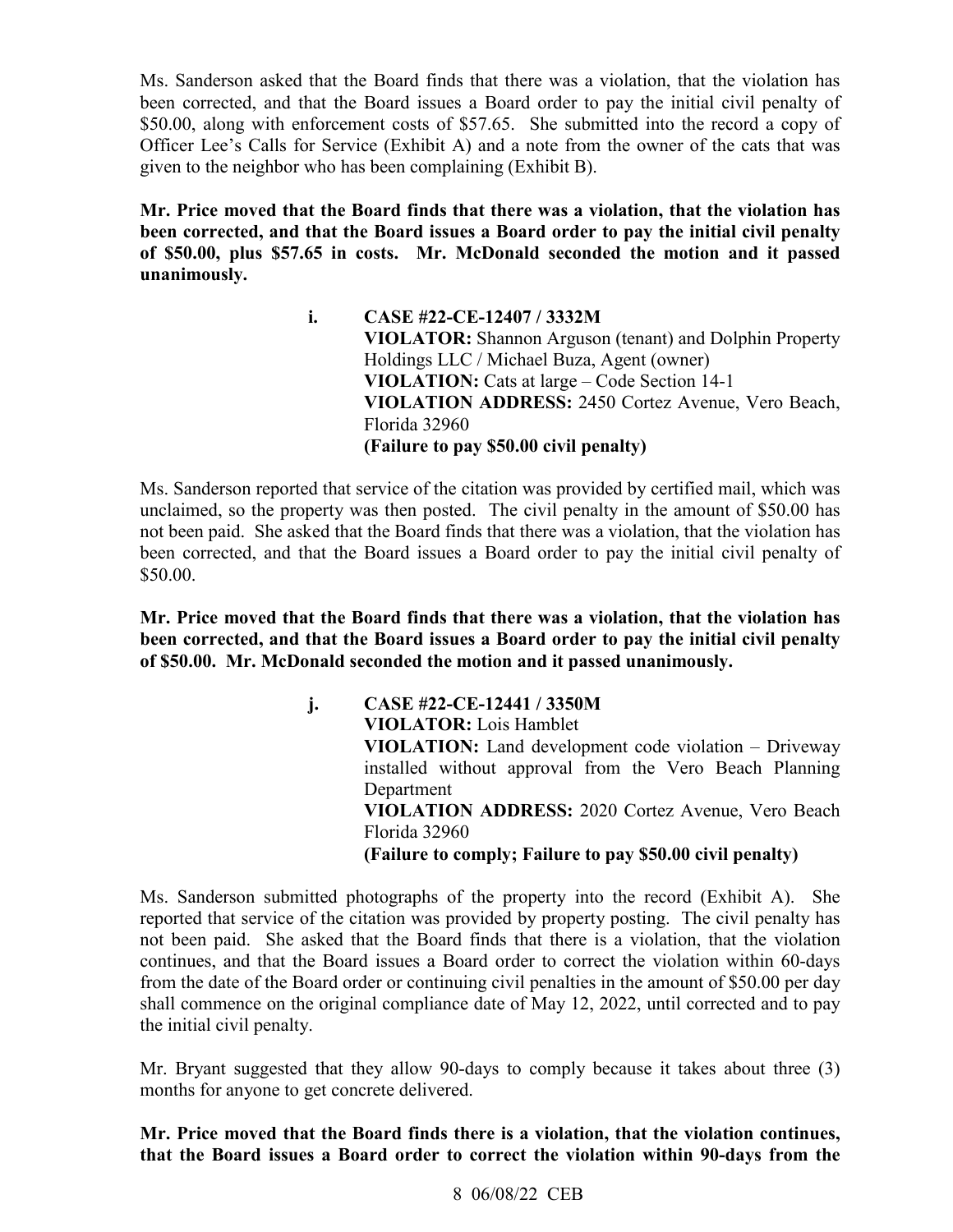**date of the Board order or continuing civil penalties in the amount of \$50.00 per day shall commence on the original compliance date of May 12, 2022, until corrected and to pay the initial civil penalty of \$50.00. Mr. Daige seconded the motion and it passed unanimously.** 

> **VIOLATION:** Land development code violation – Water  **(Failure to comply; Failure to pay \$50.00 civil penalty) k. CASE #22-CE-12452 / 3358M VIOLATOR:** Sarah A. Huff heater installed without a permit from the Indian River County Building Department – Code Section 60.21 (b)(1) **VIOLATION ADDRESS:** 3554 Ocean Drive S1201, Vero Beach, Florida 32963

Ms. Sanderson reported that final inspection is scheduled for tomorrow. She asked that the Board issues a Board order allowing 15-days from the date of the Board order to correct the violation and that the civil penalty has been paid.

 **Mr. Price moved that the Board finds there is a violation, that the violation continues, that the initial civil penalty has been paid. Mr. McDonald seconded the motion and it that the Board issues a Board order to correct the violation within 15-days from the date of the Board order or continuing civil penalties in the amount of \$50.00 per day shall commence on the original compliance date of May 18, 2022, until corrected and passed unanimously.** 

> **VIOLATOR:** Mulligan's Vero Acquisition LLC / Incorp **l. CASE #22-CE-12454 / 3359M – Repeat Violation**  Services, Inc. **VIOLATION:** Sea Turtle lighting violations – Code Section 46-109 (a)(1)(a)(b)(b)(1)(c)(1-4) **VIOLATION ADDRESS:** 1025 Beachland Boulevard, Vero Beach, Florida 32963 **(Failure to comply; Failure to pay \$250.00 civil penalty)**

 Ms. Sanderson reported that service of the citation was provided by certified mail. The property has not come into compliance and the civil penalty has not been paid. She asked that the Board finds that there is a violation, that the violation continues, that the Board issues a Board order to correct the violation within 30-days from the date of the Board order or continuing civil penalties in the amount of \$250.00 per day shall commence on the original compliance date of May 18, 2022, until corrected and to pay the initial civil penalty of \$250.00, and enforcement costs of \$46.39.

 **Mr. Price moved that the Board finds there is a violation, that the violation continues, pay the initial civil penalty of \$250.00, plus \$46.39 enforcement costs. Mr. Pizzichillo that the Board issues a Board order to correct the violation within 30-days from the date of the Board order or continuing civil penalties in the amount of \$250.00 per day shall commence on the original compliance date of May 18, 2022, until corrected and to seconded the motion and it passed unanimously.** 

> **m. CASE #22-CE-12458 / 3360M – Repeat Violation VIOLATOR:** Veroland LLC / Richard H. Critchfield, Agent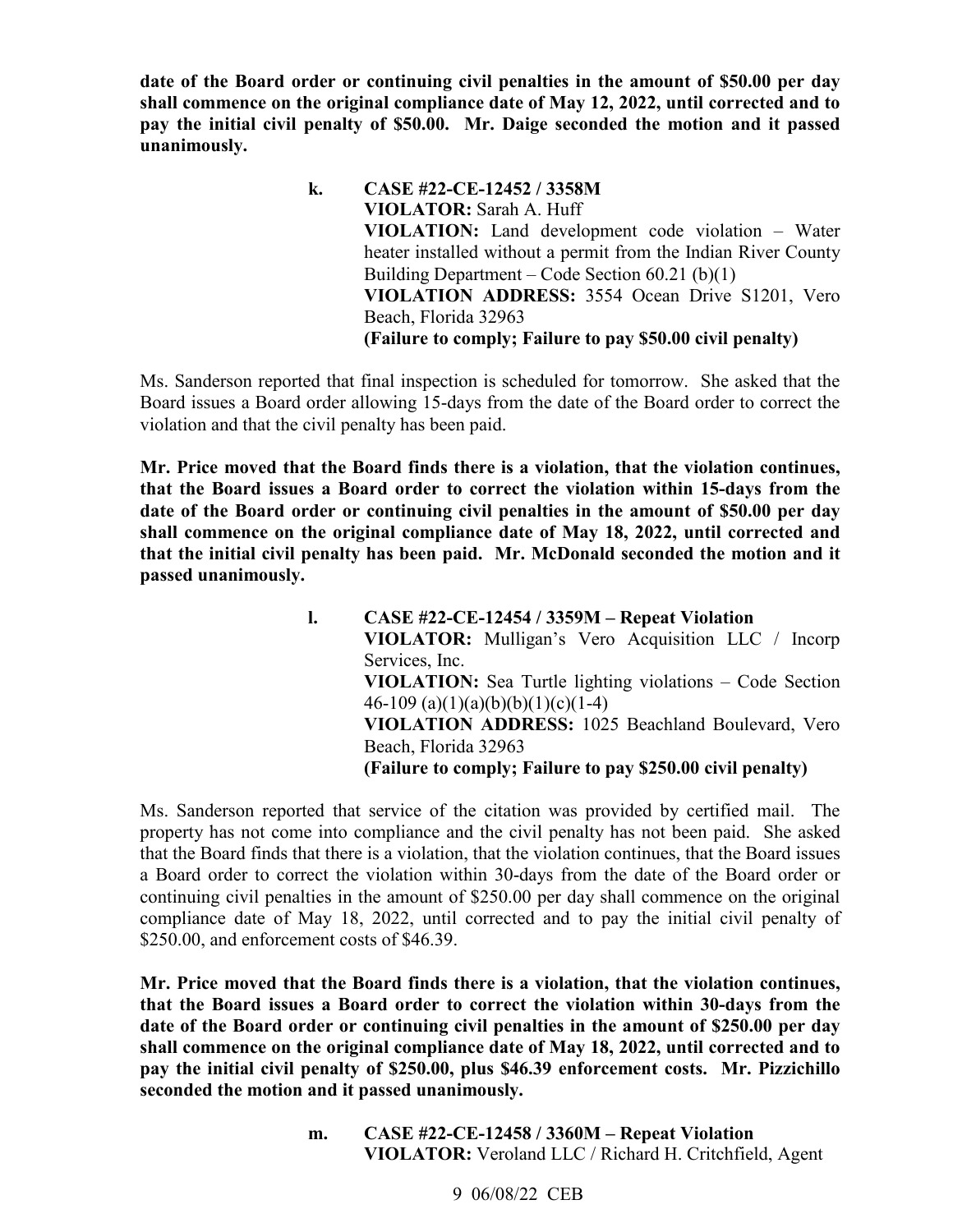### **VIOLATION ADDRESS:** 3384 Ocean Drive, Vero Beach, **VIOLATION:** Sea Turtle lighting violation – Code Section 46-109 (a)(1)(a)(b)(b)(c) Florida 32960 **(Failure to comply)**

 Ms. Sanderson reported that service of the citation was provided by certified mail. The civil redoing the lighting. She reported that Ms. Bates is present today to discuss where they are in the process of getting compliant lighting. penalty and enforcement costs have been paid. She reported that they are in the process of

 Ms. Jennifer Bates, Hotel Manager, who has been sworn in, said they are working on getting proper lighting. She reported that she was told it would be between two (2) and three (3) weeks to receive the lights. She said that she would be receiving some bulbs to replace a lot of the lighting sooner, but there were about 17 lights that they would have to wait for delivery. She asked that the Board allows 45-days to comply so they could have a little bit of a buffer in case there are any delays in delivery.

Mr. Bryant suggested that they allow 60-days to comply.

Ms. Sherri Philo, Deputy City Clerk, noted that it was reported that both the civil penalty and the enforcement costs were paid, however the only payment received was for the initial civil penalty.

 was paid. She said that she would waive the enforcement costs in that they are working on Ms. Sanderson said the enforcement costs had not been assessed at the time when the citation coming into compliance.

 **Mr. Price moved that the Board finds there is a violation, that the violation continues, the initial civil penalty has been paid, and that enforcement costs have been suspended. Mr. Pizzichillo seconded the motion and it passed unanimously. that the Board issues a Board order to correct the violation within 60-days from the date of the Board order or continuing civil penalties in the amount of \$100.00 per day shall commence on the original compliance date of May 18, 2022, until corrected, that** 

> **VIOLATION:** Sea Turtle lighting violation – Code Section **VIOLATION ADDRESS:** 3401 Ocean Drive, Vero Beach, **n. CASE #22-CE-12461 / 3361M VIOLATOR:** Gull House Limited No 5 / Dr. Jose Valle, Agent 46-109 (a)(1)(a)(b)(b) Florida 32963 **(Failure to comply)**

 Ms. Sanderson reported that service of the citation was provided by certified mail. The civil penalty has been paid and they are working on coming into compliance. She asked that the Board finds that there is a violation, that the violation continues, that the Board issues a Board order to correct the violation within 60-days from the date of the Board order or continuing civil penalties in the amount of \$50.00 per day shall commence on the original compliance date of May 18, 2022, until corrected and to that the civil penalty has been paid.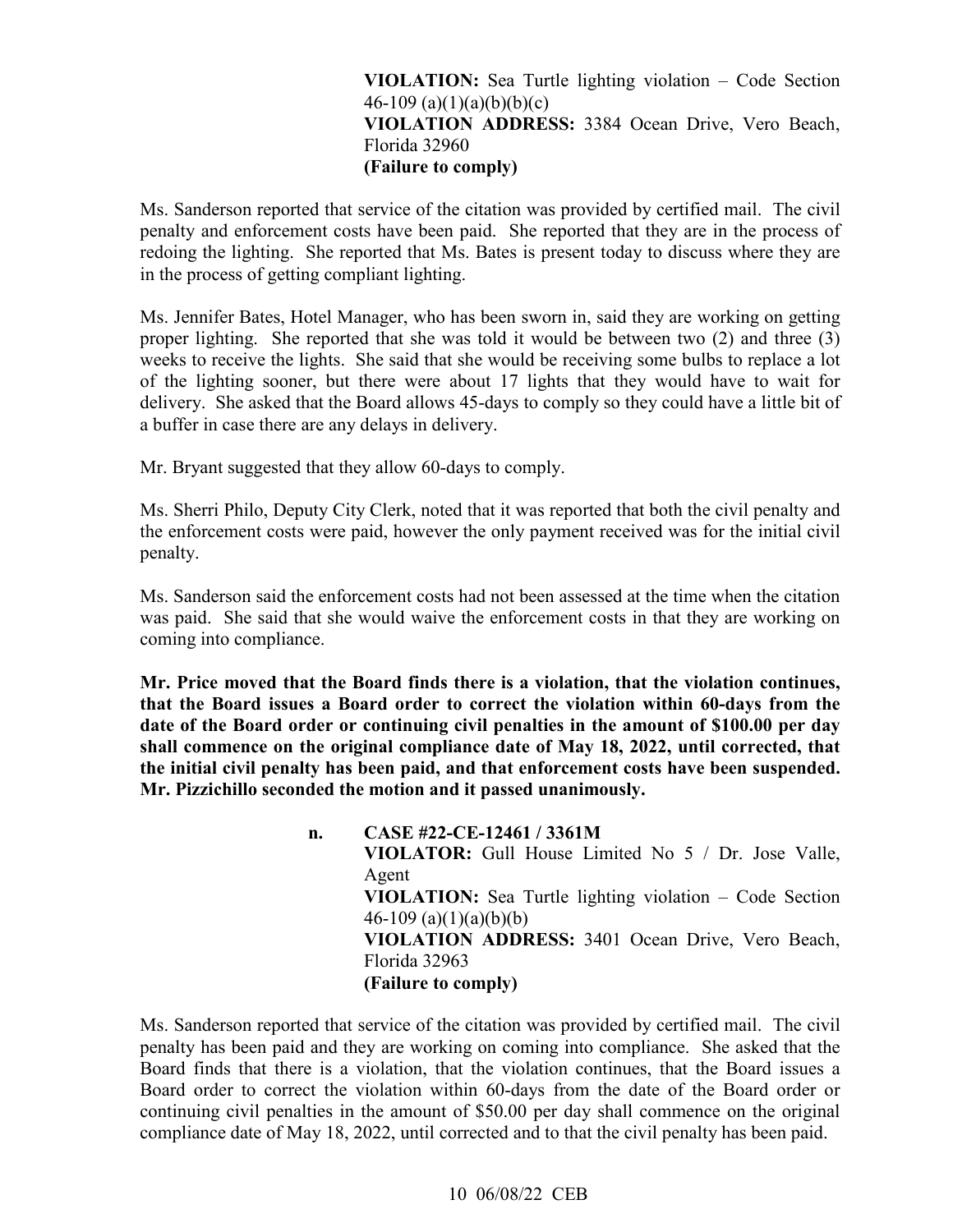**Mr. Price moved that the Board finds there is a violation, that the violation continues, that the Board issues a Board order to correct the violation within 60-days from the date of the Board order or continuing civil penalties in the amount of \$50.00 per day shall commence on the original compliance date of May 18, 2022, until corrected and that the initial civil penalty has been paid. Mr. Daige seconded the motion and it passed unanimously.** 

> **VIOLATION ADDRESS:** 3500 Ocean Drive, Vero Beach, **o. CASE #22-CE-12464 / 3364M – Repeat Violation VIOLATOR:** Vero Hotel Management LLC / George Heaton, Agent **VIOLATION:** Sea Turtle lighting violation – Code Section 46-109 (a)(1)(a)(b)(b)(c) Florida 32963 **(Failure to comply)**

This item was pulled from today's agenda.

 removed without a permit - Code Section 60.21 (b)(5) VIOLATION ADDRESS: 1445 41<sup>st</sup> Avenue, Vero Beach,  **(Failure to comply; Failure to pay \$50.00 civil penalty) p. CASE #22-CE-12494 / 0512J VIOLATOR:** Genesis and Ryan Puentes **VIOLATION:** Land development code violation – Tree Florida 32960

Ms. McGee reported that the violation has been found in compliance as of June 6, 2022, and the civil penalty has not been paid.

 **Mr. Price moved that the Board finds that there was a violation, that the violation has been corrected, and that the Board issues a Board order to pay the initial civil penalty of \$50.00. Mr. Pizzichillo seconded the motion and it passed unanimously.** 

> Hardscapes LLC, Henry Maragh, Agent **q. CASE #22-CE-12422 / 3343M VIOLATOR:** Christopher R. Ryan (owner) / Tropical **VIOLATION:** Land development code violation – Retaining wall installed without approval from the Vero Beach Planning Department – Code Section 60.21 (b)(1) **VIOLATION ADDRESS:** 95 Cache Cay Drive, Vero Beach, Florida 32963 **(Failure to comply)**

This item was removed from today's agenda.

**r. CASE #20-CE-11380 / 3096M VIOLATOR:** John Desjardins **VIOLATION:** Shed installed without Code Compliance Certification or building permits – Code Section 64.05  $(a)(b)(9)(b)$ ; 22-181; 22-106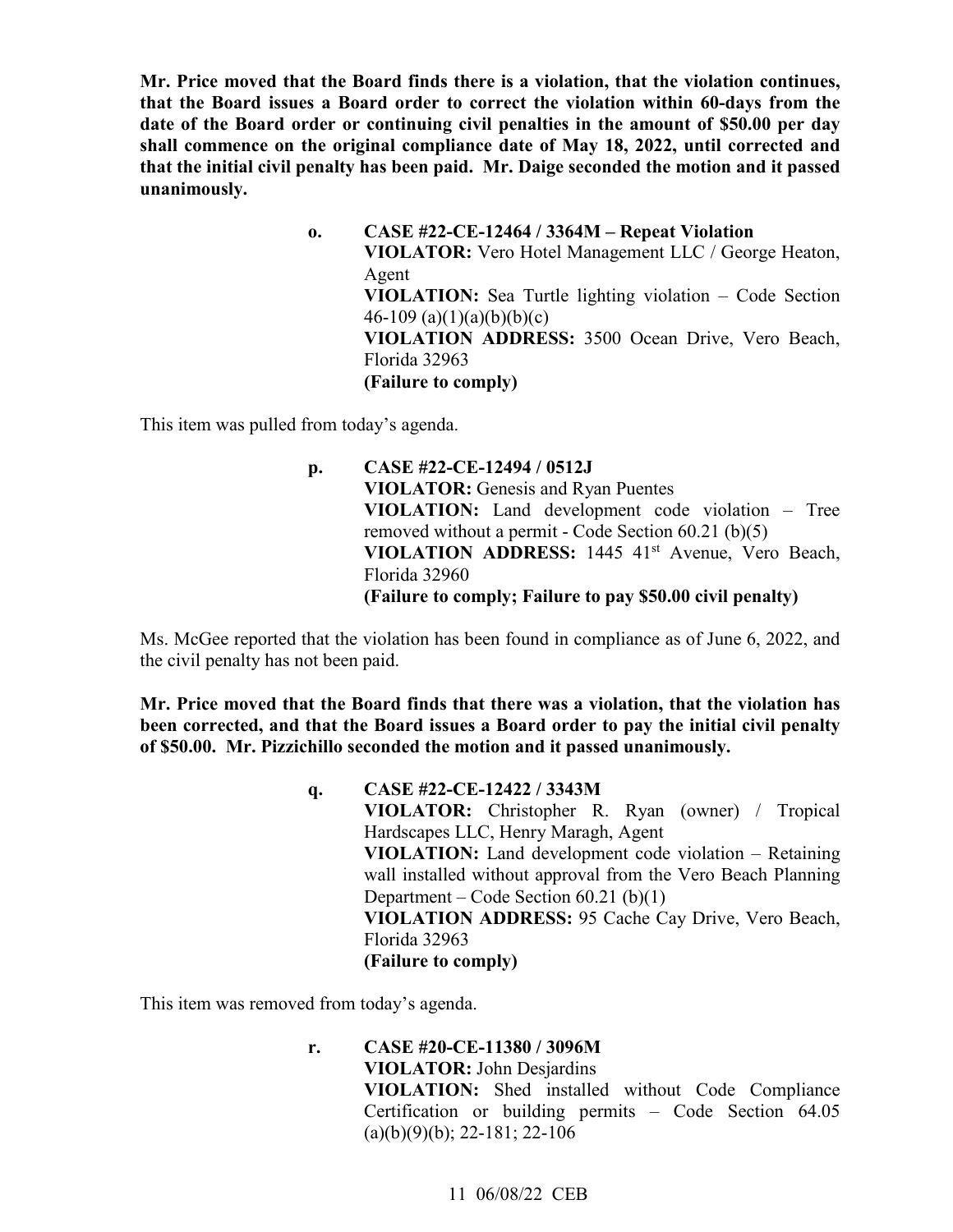**VIOLATION ADDRESS:** 2675 10th Court, Vero Beach, Florida 32960

**(Request from Code Enforcement Officer to find in compliance on April 19, 2022 and to cease the continuing penalties. The initial civil penalty of \$150.00 has been paid, along with the cost of enforcement of \$63.00. Continuing civil penalties from January 21, 2021 through and including April 18, 2022 of \$150.00 per day x 453 days = \$[67,950.00](https://67,950.00), plus costs)** 

 18, 2022, and that the Board issues a Board order to pay the accrued continuing penalties and to pay an additional cost of enforcement in the amount of \$106.95. Ms. Sanderson reported that the property was found in compliance on April 19, 2022. The initial civil penalty and enforcement costs have been paid. She asked that the Board finds the property in compliance as of April 18, 2022, and to cease the continued penalties as of April

 **penalties and costs, and that the initial penalty has been paid. Mr. Daige seconded the Mr. Price moved that the Board finds the property in compliance as of April 19, 2022, to cease the continuing penalties as of April 18, 2022, to pay the accrued continuing motion and it passed unanimously.** 

| S. | CASE #22-CE-12342 / 3459M                                  |
|----|------------------------------------------------------------|
|    | VIOLATOR: Stephen M. Higgins & Charlotte Higgins           |
|    | (owners) / Brent's Tree Service and Landscape Design LLC / |
|    | Brent A. Oliver (agent)                                    |
|    | VIOLATION: Land development code violation / Outdoor       |
|    | shower installed without approval from the Vero Beach      |
|    | Planning Department or a building permit from the Indian   |
|    | River County Building Department – Code Section 60.21      |
|    | $(b)(1); 22-181; 22-106$                                   |
|    | VIOLATION ADDRESS: 2423 Cordova Avenue, Vero               |
|    | Beach, Florida 32960                                       |
|    | (Request from Code Enforcement Officer to rescind          |
|    | previous Board order and to find there was no violation)   |

 time of the hearing the property owner showed her documentation that the shower was already installed so there was not a violation. She asked that the Board rescind their previous Ms. Sanderson reported that this case was heard by the Board at their May meeting and at the motion in that there was no violation.

**Mr. Price made a motion that Board finds there was no violation and to withdraw their previous motion. Mr. Daige seconded the motion and it passed unanimously.** 

> **VIOLATION ADDRESS:** 810 21st Street, Vero Beach, **t. CASE #22-CE-12527 / 3384M VIOLATOR:** James L. Killam **VIOLATION:** Unsafe structure – Code Section 22-181 (3) Florida 32960 **(Failure to comply; Failure to pay \$50.00 civil penalty; Declaring a public nuisance pursuant to Section 2-203, Code of Ordinances)**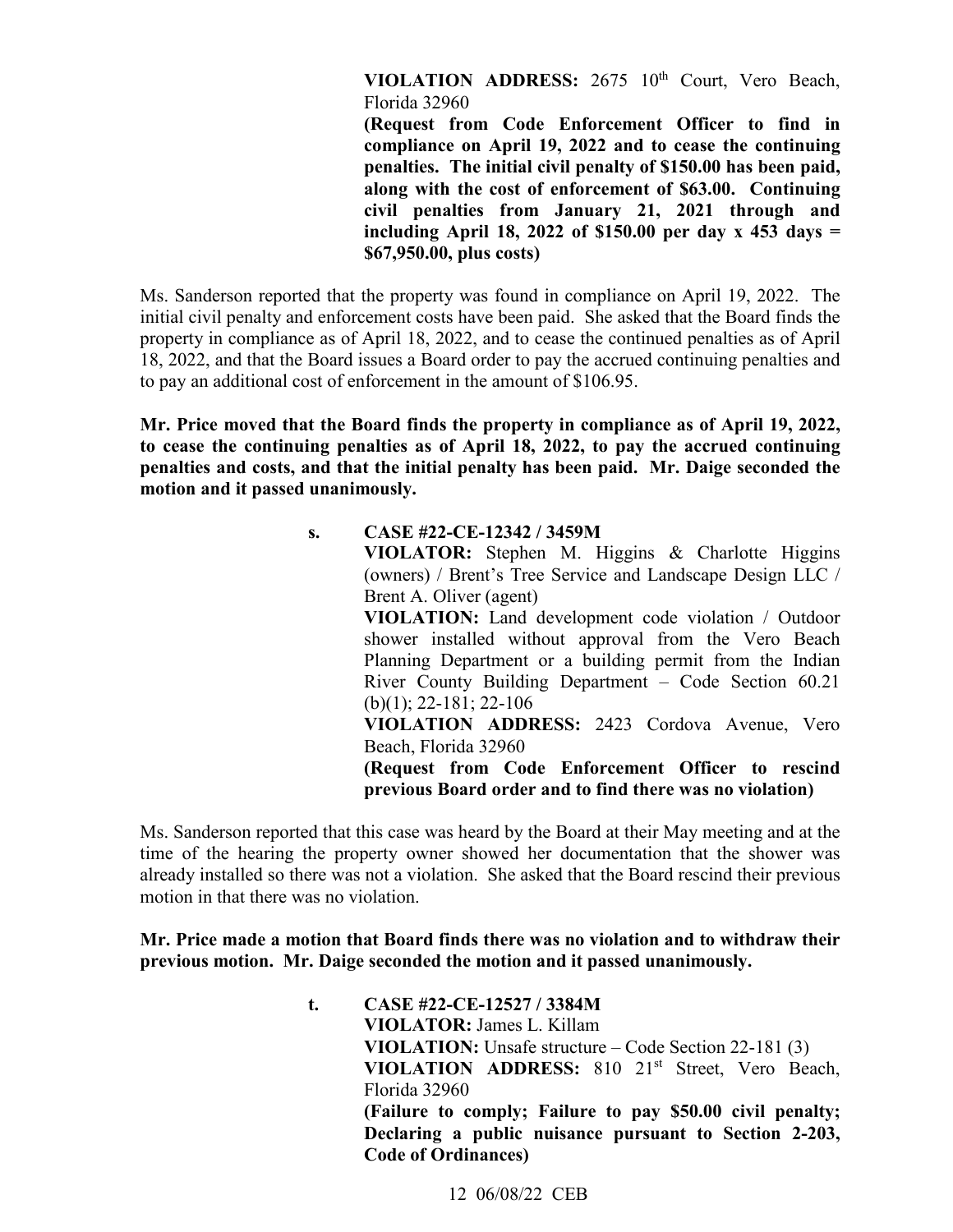Ms. Sanderson reported that service of the citation was provided by certified mail and property posting. The civil penalty has not been paid and the property remains in compliance.

Board finds that the violation exists and constitutes a public nuisance representing a threat Mr. Turner reported that this is the building that recently had a fire. He felt that something needed to be done because it is a public hazard. It is his understanding that an application has been made for a demolition permit, but he has not seen it come through. He recommended that the Board exercise Code Section 2-303 (7), which states in part, *"If the to the public health, safety, and welfare, notice of the violation is deemed a public nuisance and should the violation fail to correct the violation and abate such public nuisance within a required period of time …"* 

 Mr. Daige said there is a danger. He asked isn't it the City Code where the City Manager could approve abatement of the property.

 where there would be an abatement of the property so there would be a lien for the cost of Mr. Turner said that is correct. He said staff is also going to trigger that section of the Code abatement. However, the City would need to have the funds to do the work.

Mr. Daige said the City could clean up the property under the City Manager's authority and then go into the legal process to recoup the funds.

Mr. Turner said that is correct. They could do this as an abatement. He said that he does not know what it would cost for the City to get a contractor to do the work. For today's purposes, he would recommend that the Board allow 30-days to comply.

Planning Director to make a plan of action to resolve the violation, which has been done. Ms. Sanderson reported that the original compliance date was given for them to contact the She said that they have worked with the Planning Director, they have a contractor, and they are working on the permit.

**Mr. Price moved that the Board finds there is a violation, that the violation continues, that the Board issues a Board order to correct the violation within 30-days from the date of the Board order or continuing civil penalties in the amount of \$50.00 per day shall commence on the original compliance date of May 27, 2022, until corrected and to pay the initial civil penalty of \$50.00. Mr. Pizzichillo seconded the motion.** 

 Ms. Sanderson said that she told the property owner that if this is done timely that she would withdraw the citation. She asked that the Board puts in the Board order that she has the ability to withdraw the \$50.00 civil penalty.

Mr. Turner recommended that she tell them that this is out of her hands.

Mr. Daige said that he understands Ms. Sanderson's position in that she told them that she would work with them.

Mr. Turner said the urgency in this is his problem.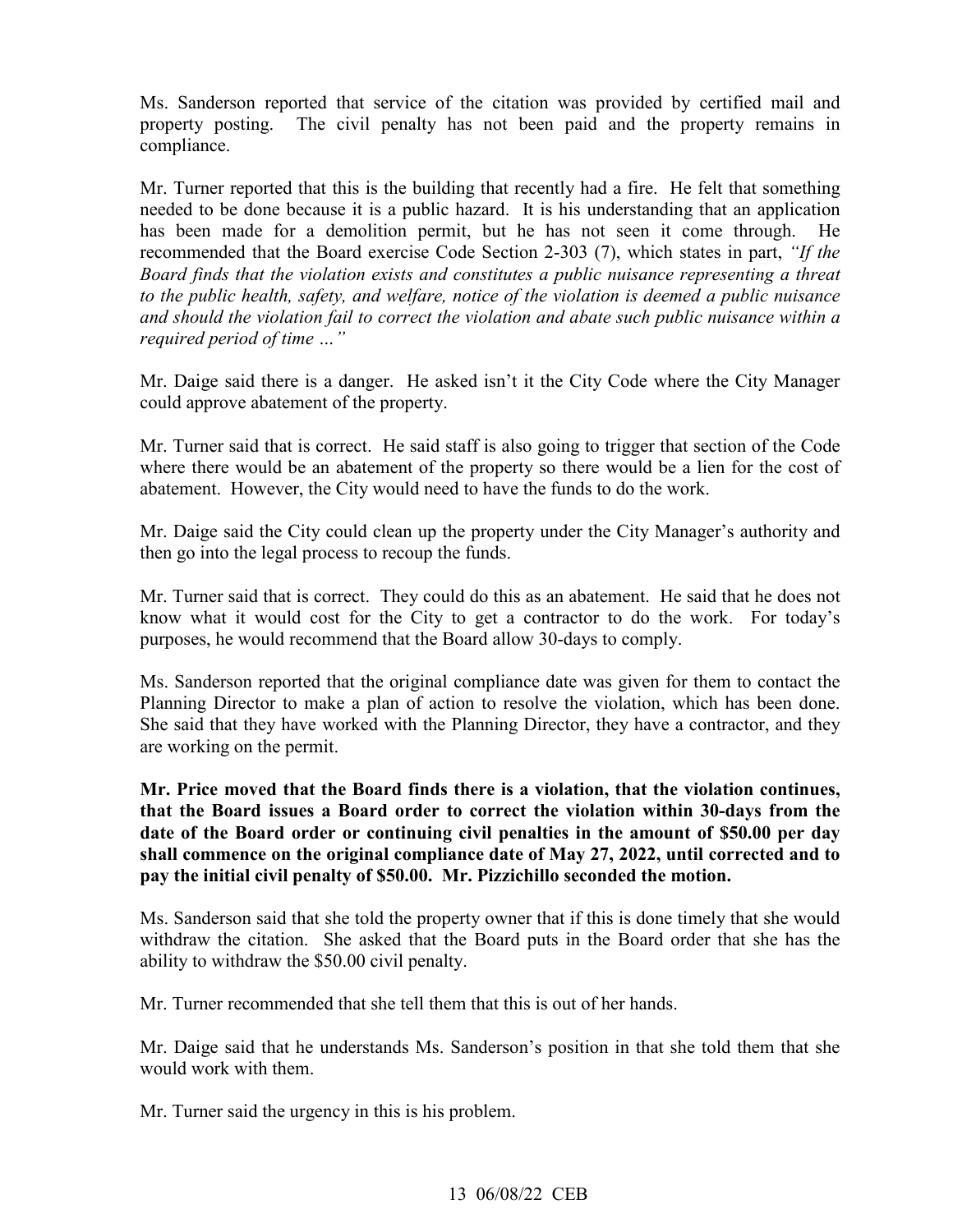Mr. Bryant said they had a similar fire at Dyer Chevrolet and they couldn't touch the building for 14 to 22 days because there were several different insurance adjusters that had to come in before they could do anything.

 recommendation of allowing 30-days to comply. Mr. Pizzichillo said this is a safety hazard and he agreed with the City Attorney's

Mr. Turner said if they show good faith and they can't get everything done within 30-days they could always come back and ask for some consideration. He felt that they needed to keep some pressure on them.

Mr. Daige agreed. He wanted to be sure that the property owners understands that they need to keep staff in the loop if they were to run into problems.

Mr. Pizzichillo asked that the motion be repeated.

 **Mr. Price moved that the Board finds there is a violation, that the violation continues, pay the initial civil penalty of \$50.00. Mr. Pizzichillo seconded the motion and it passed that the Board issues a Board order to correct the violation within 30-days from the date of the Board order or continuing civil penalties in the amount of \$50.00 per day shall commence on the original compliance date of May 27, 2022, until corrected and to unanimously.** 

 Comprehensive Plan so she could use that to help her further down the road. He said the Mr. Daige referred to the property that had green foliage on the roof. He said it looked like the roof was caving in. He said in looking at the National Housing Code that is not in compliance. He felt that might be something that Ms. Sanderson might want to revisit because the property is in bad shape. He said the Florida Building Code is part of the City's permit that the property owner received was for interior work, but the roof has problems, which he felt the paperwork should be in the process to get this addressed to ensure that the property is in compliance.

Ms. Sanderson said that she would discuss this with the Planning Director.

### **6. OLD BUSINESS**

None

#### **7. NEW BUSINESS**

None

### **8. ADMINISTRATIVE MATTERS**

None

### **9. CLERK'S MATTERS**

None

### **10. ATTORNEY'S MATTERS**